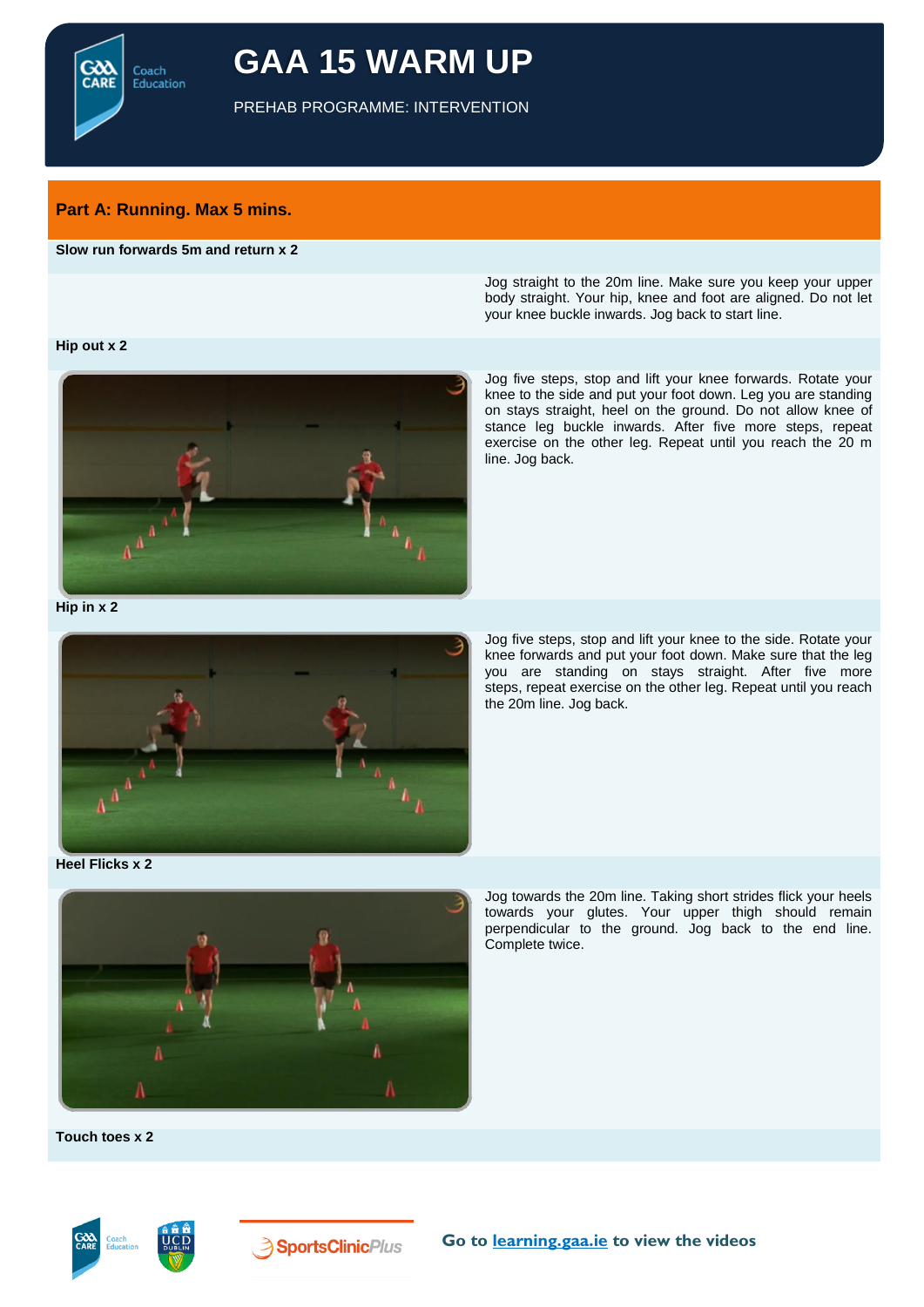

Jog 5 steps, place one leg out in front, toes pointing up, heel into ground, straight knee. Keeping your back straight, bend the knee at the back and roll your hand/hurl down the front of the shin. Hold for 3 seconds. Jog another 5 steps and repeat on opposite leg. Continue until you reach 20m line, jog back. Complete twice.

**50% forward, slow back x 2** 



**80% forward, slow back x 2**



Run quickly (50%) to the 20m line then jog back. Keep your upper body straight. Hips, knees and ankles should be aligned. Complete twice.

Run at 80% your max pace. Upper body lean as work up pace, body upright when get to line. Hips, knees and ankles aligned. Complete twice.

## **Part B: Strengthening. Max 4 mins.**

## **Single Leg Bridge x 8 + 8 reps**



ground, rest your hands down by your side and relax your shoulders back and down. Bring one knee towards your chest and keep it there throughout all reps. Push the heel that is on the ground into the ground. squeeze your glute muscles and lift your hips off the ground. Hold for one second and lower back down to an inch off the ground, and repeat for 8 reps. Then swap feet.

Lying on your back with your knees bent, and feet flat on

**Forward lunge with gluteal activation x 6 REPS**





**3** SportsClinicPlus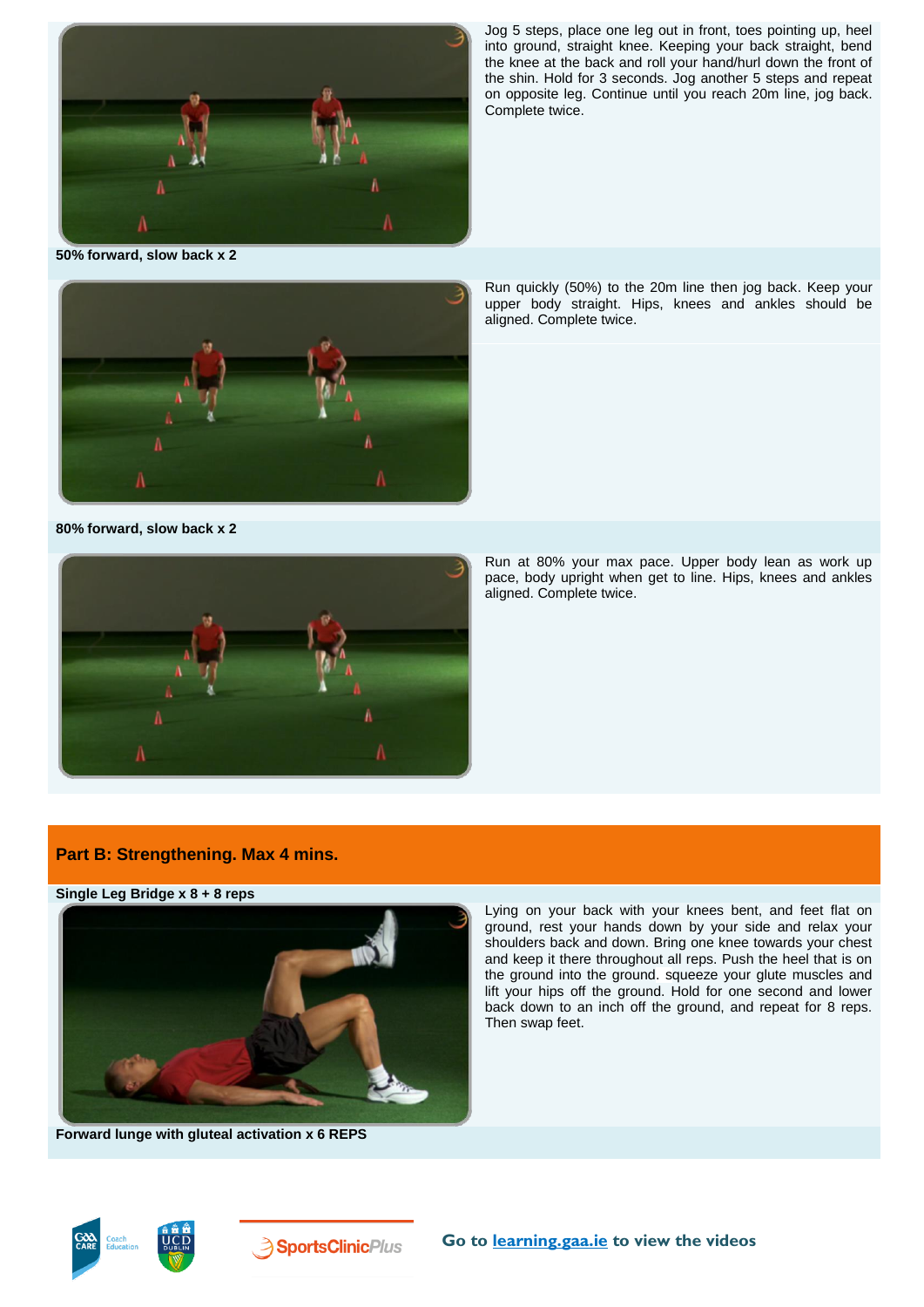

**Reverse Lunge x 6 reps**



**Squats (pelvic mobility)**



**Starting position:** Stand with feet hip-wide apart, hands on your hips. Exercise: Lunge forward slowly at an even pace. Bend hips and knees slowly until your leading knee is flexed to 90 degrees. The bent knee should not extend beyond the toes. Squeeze glutes on the trail leg. Raise your hands straight up in the air, keeping your abdomen muscles tight. Hold for count of two seconds and then walk forward with trail leg and repeat.

Important: Do not let your knee buckle inwards. Keep upper body straight and pelvis horizontal.

**Starting position:** Stand with feet hip-wide apart, hands on your hips.

**Exercise:** Step right leg backward, bringing your right knee towards the ground into lunge position. Push off front foot and return to standing. Repeat on left leg.

**LEVEL ONE:** Double leg Squat x 8 reps, 2 sets.

**Starting position:** Stand with feet hip-width apart, hands on the opposite shoulders.

**Exercise:** Slowly bend hips, knees and ankles until your knees are flexed to 90 degrees, as if you are going to sit on a chair behind. Keep your chest up, head up, back straight and elbows pointing forwards. Return to standing. Slowly lower down again, and straighten up slightly more quickly. Repeat for 30 sec. 2 sets.

Important: Do not let your knee buckle inwards, keep in line with toes.

**LEVEL TWO:** Single Leg Squat x 8 reps on each leg, 2 sets.

**Starting position:** Stand on one leg. Bring opposite knee up towards your torso, cross your hands across your chest, elbows pointing away from body.

**Exercise:** Slowly bend your knee, if possible until it is flexed to 90 degrees, and straighten up again. Bend slowly then straighten slightly more quickly. Repeat on the other leg. 6 squats on each leg.

Important: Do not let your knee buckle inwards. Keep upper body facing forward and pelvis horizontal.

#### **Core Drill (30 sec) x 2 sets**

#### **FRONT PLANK:**

**Starting position:** Lie on your front, support upper body with forearms. Elbows directly under shoulders.

**Exercise:** Lift upper body, pelvis and legs up until your body is in a straight line from head to foot. Pull in stomach and gluteal muscles and hold the position, carrying out movements as directed.

#### **SIDE PLANK:**

**Starting position:** Lie on your side with both legs straight, support yourself on forearm and your foot. Elbow of supporting arm directly under shoulder.

**Exercise:** Raise pelvis and legs until your body forms a straight line from the uppermost shoulder to the uppermost foot.



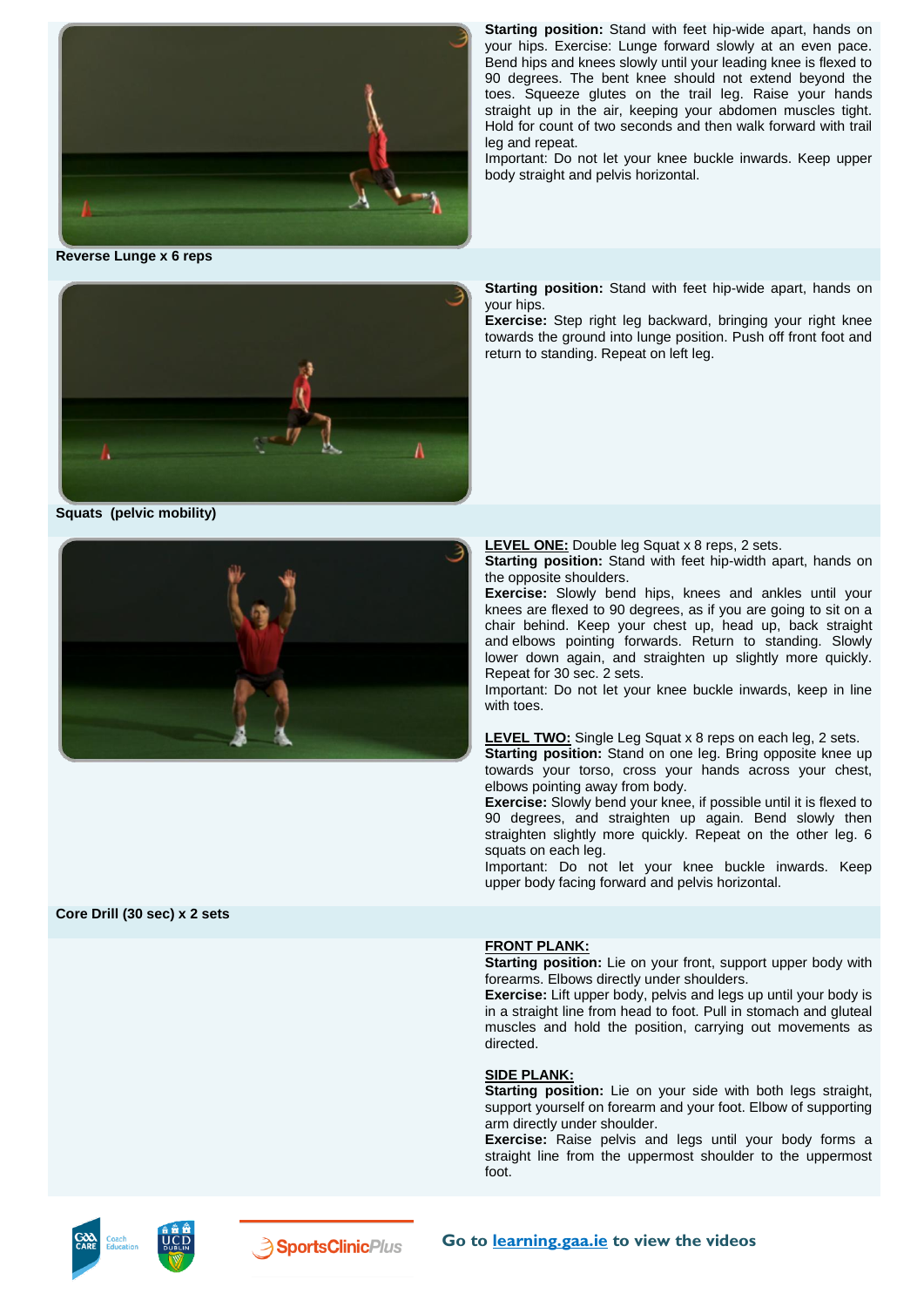**LEVEL ONE:** Start in front plank position, turn onto side into side plank position without dropping hips to the floor, return to front plank, turn onto side plank, and return to front plank. X 6 second hold in each position.

**LEVEL TWO:** As in level one except in front plank lift right leg in air x 5 sec, repeat on left, lift right arm up x 5 sec, repeat on left. In side plank position lift top leg up x 5seconds.

**LEVEL THREE:** In front plank position lift right arm and left leg together for 3 seconds and repeat with opposite leg and arm. In side plank lift make small circles with your top leg  $x$  5 seconds.

## **Part C: Sport Specific Balance Max 1 min.**

#### **Single Leg Lunge**



Stand on one leg, extend free leg backwards and extend arms forward touch hands with partner. Keep spine straight and tighten stomach. Keep knee, foot and ankle in straight line, do not let knee buckle. Trail leg must be straight, toes pointing towards the ground pulled towards shin. Return to standing on one leg bringing trail leg forward and bend knee towards chest. Repeat on same leg.

**LEVEL ONE:** Single Leg Lunge X 6 reps each leg **LEVEL TWO:** Single leg lunge : perturbation in standing x 6 reps each leg

Partners stand side by side. When return to standing each time one partner tries to push the other off balance in different directions.

**LEVEL THREE:** Single leg lunge: with a heel lift x 6 reps When return to single leg stance stand up on your toes, then slowly lower down again before repeating the sequence.

## **Part D: Jumps. Max 1 mins.**

#### **Jumps**



**LEVEL ONE:** Counter movement jump Double leg x 8 reps, 2 sets

**Starting position:** Stand with your feet hip-width apart, hands on your hips. Exercise: Slowly bend hips, knees and ankles until your knees are flexed to 90 degrees. Lean upper body forwards. Then jump as high as you can, and straighten whole body. SOFT LANDING:Land softly on the balls of your feet, with your knees bent.

**Important:** Jump off both feet. Land gently on the balls of both feet with your knees bent.

**LEVEL TWO:** Box jumps x 8 reps, 2sets.

**Starting position:** Stand with feet hip-width apart, imagine a cross you are standing in the middle of.

**Exercise:** Jump with both legs forwards and backwards, from side to side, and diagonally across the cross. Keep upper body slightly leaned forwards. Jump as quickly and explosively as possible, with SOFT LANDING.

**Important:** Land softly on the balls of both feet. Bend hips, knees and ankles on landing. Do not let your knee buckle inwards.

**LEVEL THREE:** Lateral Jumps to single leg land, side to side x 8 reps, 2 sets

**Starting position:** Stand on one leg. Bend hips, knee and



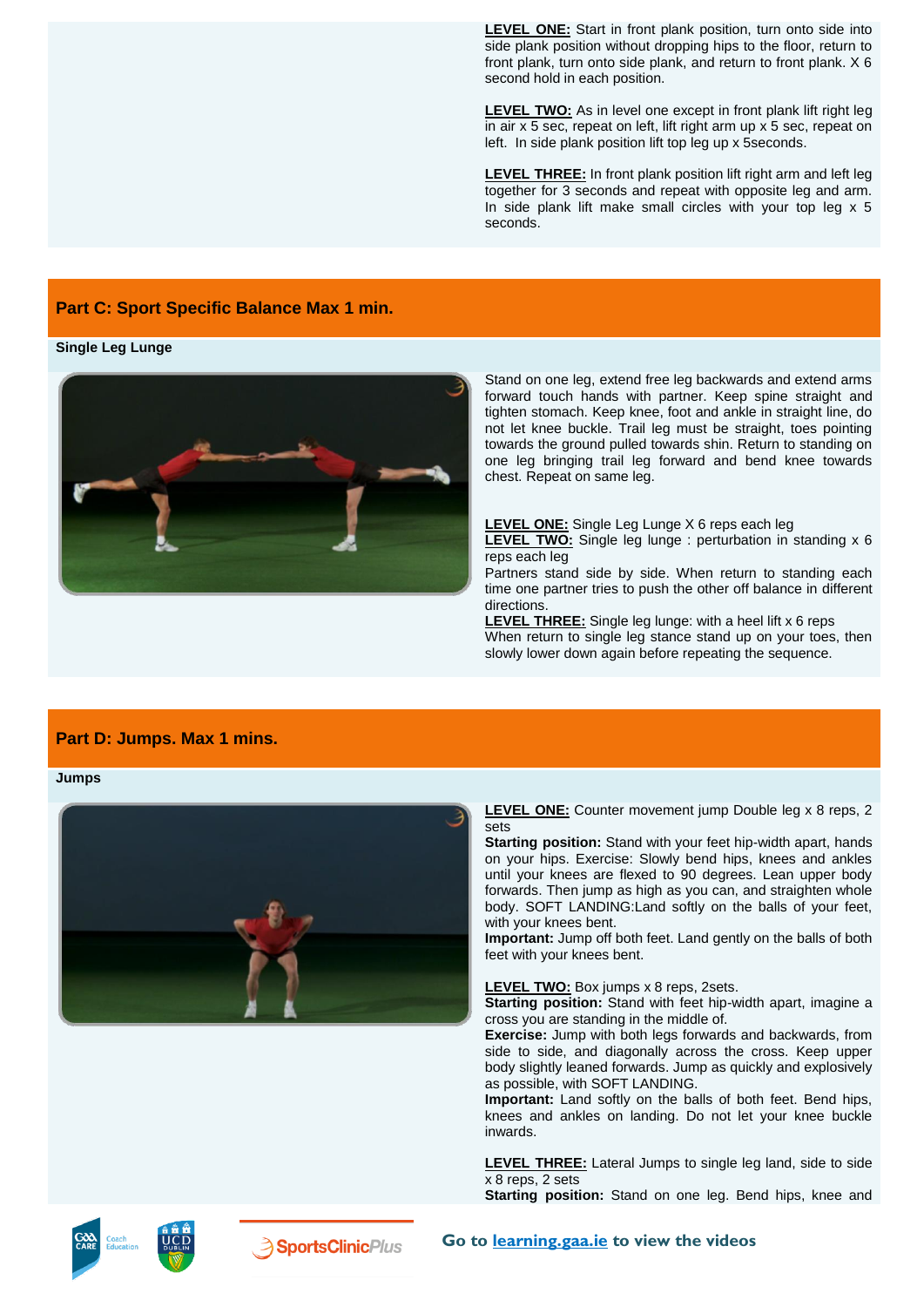ankle slightly and lean upper body forwards.

**Exercise:** Jump from your supporting leg approximately 1m to the side onto the other leg. SOFT LANDING: Land gently on the ball of your foot and bend your hips, knee and ankle. Hold this position for about a second and then jump on the other leg.

**Important:** Do not let your knee buckle inwards. Keep upper body stable and facing forward and pelvis horizontal.

## **Part E: Hamstrings. Max 1 mins.**

**Hamstrings**



**Starting position:** Kneel with knees hip-width apart; partner pins your ankles firmly to the ground with both hands.

**Exercise:** Slowly lean forward, while keeping your body straight from the head to the knees. When you can no longer hold the position, gently take your weight on your hands, falling into a press-up position.

**Important:** Do exercise slowly at first, but once you feel more comfortable, speed it up.

**LEVEL ONE:** Nordic lower x 3-5 reps

**LEVEL TWO:** Nordic Lower x 7-10 reps

**LEVELTHREE:** Nordic Lower x 12-15 reps

#### **Part F: Sport Specific. Max 3 mins.**

**80% max Speed run x 20 m, slow jog back. X 2** 



Run approx 20m across the pitch at 75-80% of maximum pace and then jog back. Keep your upper body straight. Your hip, knee and foot are aligned. Do not let your knees buckle inwards. Jog easily back

**Plyometrics: Bounding slow jog back. X 2 = technique +, not a sprint** 



Take a few warm-up steps then take 6-8 high bounding steps with a high knee lift and then jog back.

**Technique:** Lift the knee of the leading leg as high as possible and swing the opposite arm across the body. Keep your upper body straight. Land on the ball of the foot with the knee bent and spring. Do not let your knee buckle inwards.